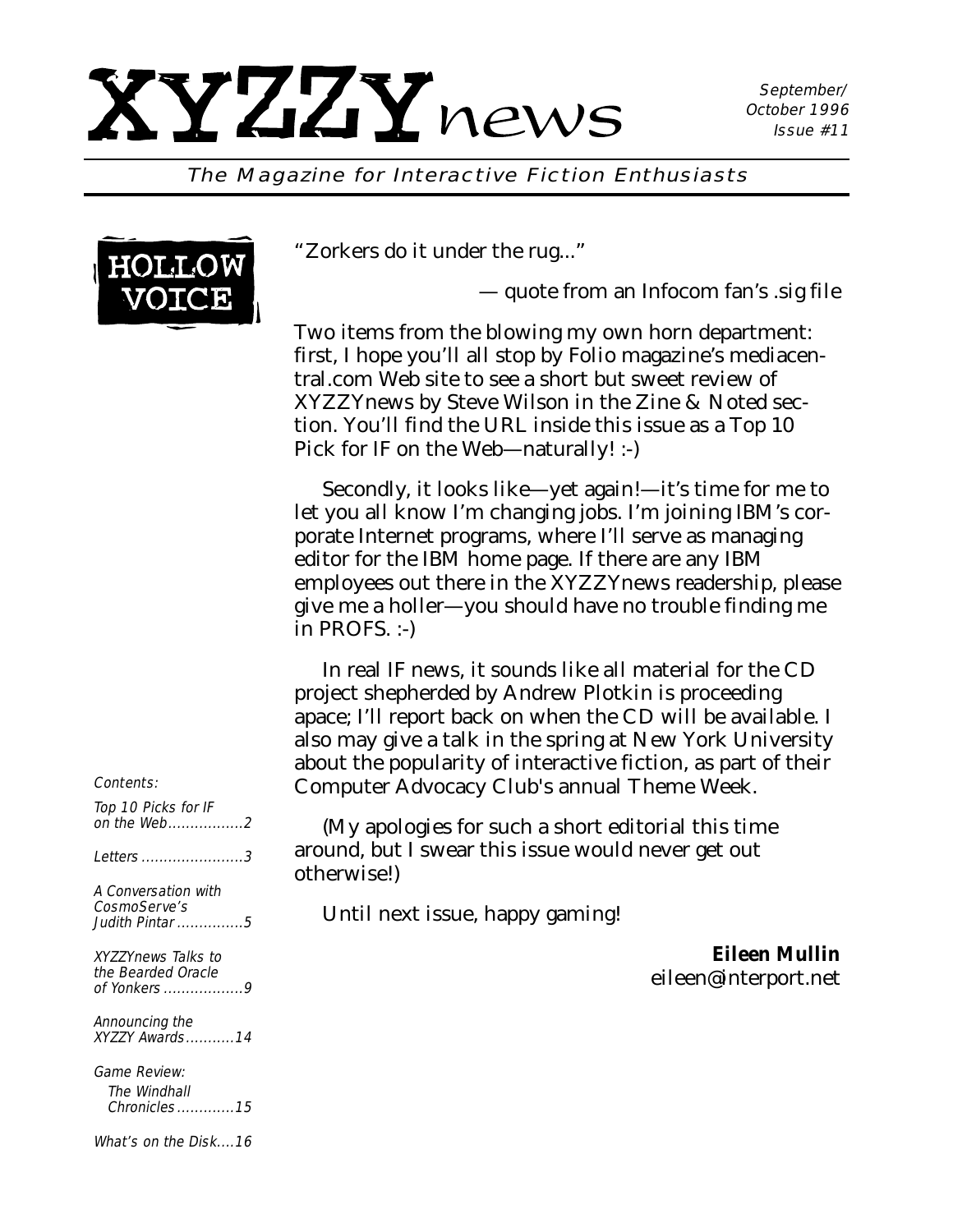# XYZZYnews

XYZZYnews is published bimonthly by Bran Muffin Communications, 160 West 24th Street, # 7C, New York, NY 10011, USA. Email: eileen@interport.net. URL: http://www.interport.net/~eileen/design /xyzzynews.html. Send all inquiries, letters, and submissions to any of the addresses above.

Contents © 1996 XYZZYnews. All rights reserved. Published in the United States of America.

Electronic versions: There are currently three versions of XYZZYnews made available online. One is in ASCII and can be viewed with any text reader. You can also download a .PDF file that mirrors the layout of the print version. Use the Adobe Acrobat Reader (available for Windows, Mac, DOS and UNIX) to view the .PDF file; no special fonts or linked graphics are needed. You can obtain Acrobat Reader from ftp.adobe.com in the pub/adobe/applications/Acrobat folder, or follow the links from their Web page at http://www.adobe.com. Thirdly, you can also read this issue of XYZZYnews on the World Wide Web at http://www.interport.net/~eileen/design /xyzzy.11.html

Subscriptions: All electronic versions are available at no cost. You can obtain either the ASCII or PDF versions by FTPing to the ftp.gmd.de/if-archive/magazines/ XYZZYnews directory. To be added to the mailing list, please write to eileen@interport.net and specify text-only or .PDF version. The print version includes a 3.5" Mac or PC disk and is \$21 (U.S.) for one year (6 issues) or \$3.50 for a sample issue. For print subscriptions outside the U.S. or Canada, please email or write for rates.

All products, names, and ser vices are trademarks or registered trademarks of their respective companies.

Editorial deadline for Issue #12 is October 31, 1996.

Editor: Eileen Mullin

Contributors to this issue: Rob Daviau Neil deMause C.E. Forman Matt Newsome Andrew Pontious

#### NEWSBRIEFS…NEWSBRIEFS…NEWSBRIEFS…NEWSBRIEFS…

### September/October Top 10 Picks for IF on the World Wide Web

**The rec.arts.int-fiction Silly Game** http://www.arnod.demon.co.uk/IF/sillygame/

**Illusory Mental Images** http://www.execpc.com/~illusory/illusory.html

#### **Frotz Z-machine interpreter home page** http://www.geocities.com/SiliconValley/Heights/3222/ frotz.html

#### **War of the words: Review of XYZZYnews**

http://www.mediacentral.com/Magazines/Folio/Zines/ 19961115.htm/737896

#### **Atlantide 1664**

http://www.1664.com/

#### **Matthew's Computer Game Reviews** http://www.wsu.edu:8080/~i9717029/Reviews.html

**Digital Dimensions** http://www2.scifiu.com:80/scifiu/spaceb.html

#### **Space Bar Preview**

http://www.cdmag.com:80/adventure\_vault/ space\_bar\_preview/page1.html

**Representing Human Characters in Interactive Games** http://reality.sgi.com/employees/prevost\_studio/ personality.html

#### **Space on your hard drive: A brief history of science fiction gaming**

http://www.scifi.com:80/scifi.con/gameroom/gamespot/

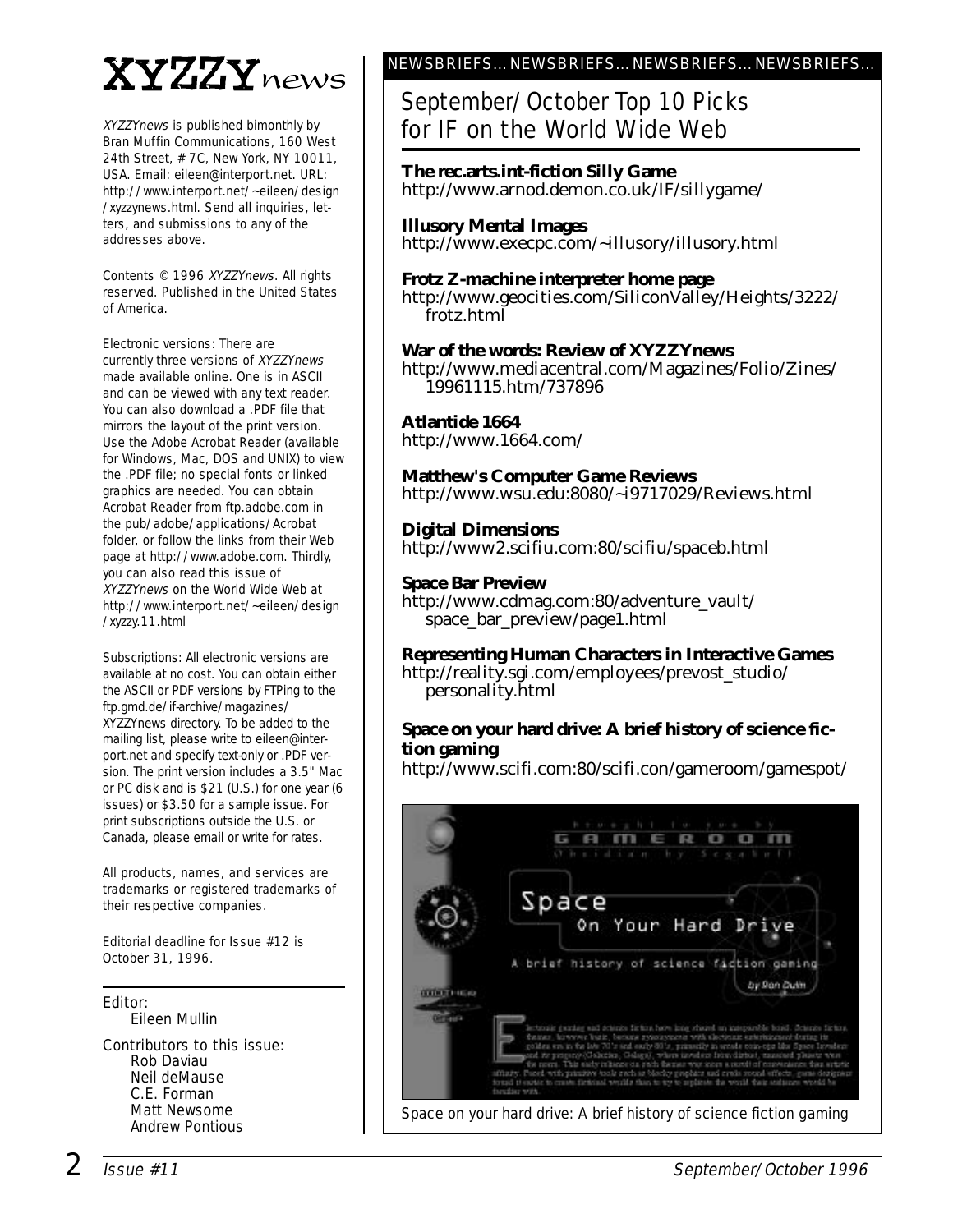#### LETTERS…LETTERS…LETTERS…LETTERS…LETTERS…LETTERS…LETTERS…LETTERS…LETTERS…

#### Hi Eileen!

Just wanted to tell you that the ASCII versions of both Issue #9 and #10 of *XYZZYnews* are missing a very important "S" in the Legalese. The kind offer for the readers to send anything to your address has become a harsh denial: "end all inquiries, letters, and submissions to any of the addresses above."

Still grateful (boy, have I been missing something ignoring the .PDF version),

> —Miron s590501@tfh-berlin.de

*Yikes! Let me thank you for catching that typo; that should explain any lapses in the amount of e-mail I get. :-) —EM*

#### Hi Eileen,

Firstly, I want to say that I enjoy reading the *XYZZYnews* each and every time it is mailed to me, and I do appreciate the trouble that you take to send it directly. It's a fine publications which celebrates an alltoo-ignored genre in the gaming world.

At the end of the last issue, you asked if you should discontinue the "What's on the Disk" section to save time and space for those of us who receive it electronically, and therefore don't receive the diskette. Well, I thought I'd throw my two cents in and say that I really did miss that section, because it often serves as a reminder and guide to me to all the new games out there that I should be looking for. It also serves as a bit of an unintentional quality guide, because I assume that your standards for including these games on your distribution disk are somewhat similar to mine, and therefore, I rarely waste my time if I FTP to gmd.de and look for those specific games. Perhaps this is a use for your "What's on The Disk" column which you hadn't counted on, but I assure you that in my opinion, it is nevertheless an extremely valuable portion of the *XYZZYnews,* and it shouldn't be left out, if at all possible.

Thanks for everything,

—Meg 73124.340@compuServe.com

#### To XYZZYnews:

Back in the early '80s a friend of mine and I spent several afternoons playing Adventure. Just before the floppy drive on the PC went dead, we had discovered a set of rooms under the Troll Bridge. To get down, we had to remove the Troll's Sign and hang the Golden Chain from the Sign Post. I have been looking for a version of Adventure that has this "feature" but can not find one. Do you or any of your readers have any insight?

——Jim Mcdonnell Jim.Mcdonnell@dbsoftware.com

*I'll throw this one open to the group for answers…any suggestions, folks? —EM*

#### To *XYZZYnews,*

Hi! First of all…let me say that *XYZZYnews* is terrific…you have just done an outstanding job. It's a treat to read.

I have a bug for the list... in the Witness (the LTOI I version, anyhow), if you drop the mystery book in the office, Phong picks it up and starts

reading... even though he is in his bedroom!

> —SLaM laurie@pop.hip.cam.org

#### Dear Eileen,

First off, I'd like to thank and congratulate you regarding this excellent and needed publication. I thought I was one of the last people on Earth who still had an interest in Infocom games, as well as IF in general.

Recently, I happened to be shopping for entertainment software and was becoming a bit depressed by the fact that there are only a few games, constantly re-packaged, available anymore (war simulations, sci-fi and action type shoot- 'em-ups, icon-driven fantasy adventures, sports simulators and classic board and strategy games), or so it would seem. Much to my astonished delight, I found a single copy of Infocom Masterpieces, which includes 33 of their published text adventures (apparently every one except Hitchhiker's Guide, Shogun, Quarterstaff and Mini-Zork). The fact that the price, \$19.94, was about half what a single Infocom title used to cost me was arguably the best news of all!

Needless to say, my intense, but by necessity, largely dormant interest in IF was re- kindled in a big way so I decided to to do a Net search of "Infocom," expecting to find nothing, but still hopeful. Again, it was wonderful to be wrong. During the 1980s I solved 12 text adventures, including Zork I and II, Enchanter, Planetfall and Witness, plus seven from other companies. I'm currently making rapid progress on Sorcerer,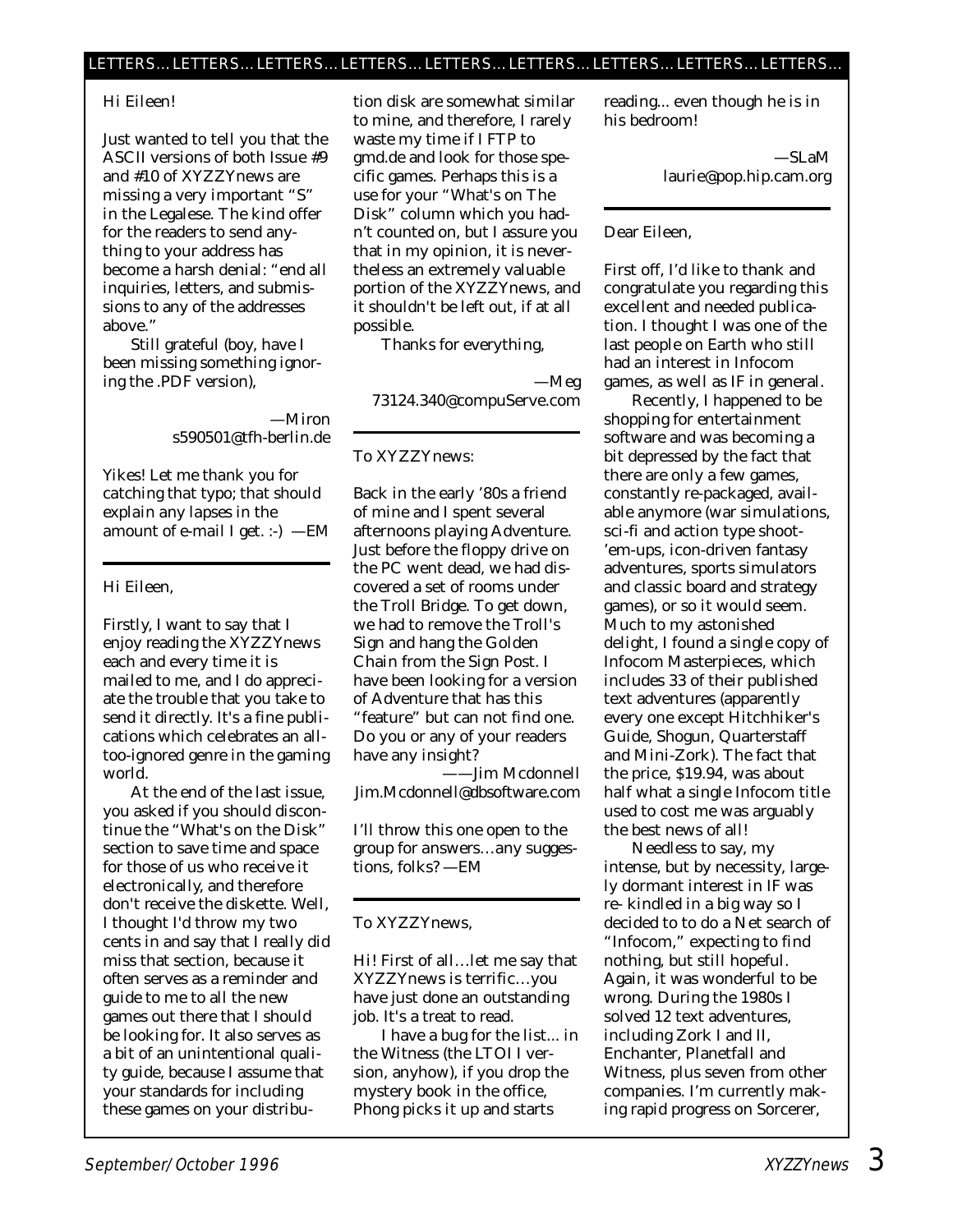#### LETTERS…LETTERS…LETTERS…LETTERS…LETTERS…LETTERS…LETTERS…LETTERS…LETTERS…

Stationfall and Infidel, plus the original Adventure, which I downloaded from the glorious IF archive. Anyway, my question is this: I would like to begin writing my own IF, but I have very limited programming abilities (and aptitude, I suspect). I can write some in BASIC but their appeal is apt to be limited. I have heard several mentions of AGT and other IF development systems but was wondering which one might be regarded as the best for a person with limited programming abilities (and where I might acquire such, if not in the IF archive). Thanks for any help you can offer and keep up the good work!

Sincerely,

—Kevin "The Cretin" O'Keeffe GEQR17A@prodigy.com

Hi, Eileen.

Greetings! Love the 'zine. Anyway, I'm writing to tell you that I think I may have an addition to the Infocom Bug List—read on:

Here begins a transcript of interaction with ZORK ZERO: The Revenge of Megaboz (Release 393 / Pix 14 ).

#### **>LOOK**

**Plain**

**You are on an amazingly flat plain of sun-bleached sand. The plain seems to stretch endlessly in all directions.**

#### **>I**

**You are carrying a ceramic pigeon and a ceramic perch. You are** **wearing a cloak.**

**>DROP PIGEON Dropped.**

**>E**

**Plain**

**You are on an amazingly flat plain of sun-bleached sand. The plain seems to stretch endlessly in all directions.**

**>SE**

**Plain**

**You are on an amazingly flat plain of sun-bleached sand. The plain seems to stretch endlessly in all directions.**

**There is a soldier on horseback here. His armor is made of the shiniest metals, and his steed is lighter than drifted snow.**

**>KNIGHT, GO NW THEN W "I'm off!" The mounted soldier and his steed jump high into the air and vanish! A moment later, you hear a proud whinny in the distance.**

**With a surprisingly high-pitched squeal of alarm, a mounted soldier materializes nearby. He seems somewhat dazed by the experience.**

#### **>L**

**Plain You are on an amaz-** **ingly flat plain of sun-bleached sand. The plain seems to stretch endlessly in all directions.**

**There is a soldier on horseback here. His armor is made of the shiniest metals, and his steed is lighter than drifted snow. It seems that the mounted soldier has a ceramic pigeon.**

#### **>W**

**Plain**

**You are on an amazingly flat plain of deep, rich loam. The plain seems to stretch endlessly in all directions.**

#### **>NW**

**Plain**

**You are on an amazingly flat plain of deep, rich loam. The plain seems to stretch endlessly in all directions.**

**There is a soldier on horseback here. His armor is made of the shiniest metals, and his steed is lighter than drifted snow. It seems that the mounted soldier has a ceramic pigeon.**

This could be useful if there is ever a shortage of knights in the kingdom... :)

> —Admiral Jota jota@laraby.tiac.net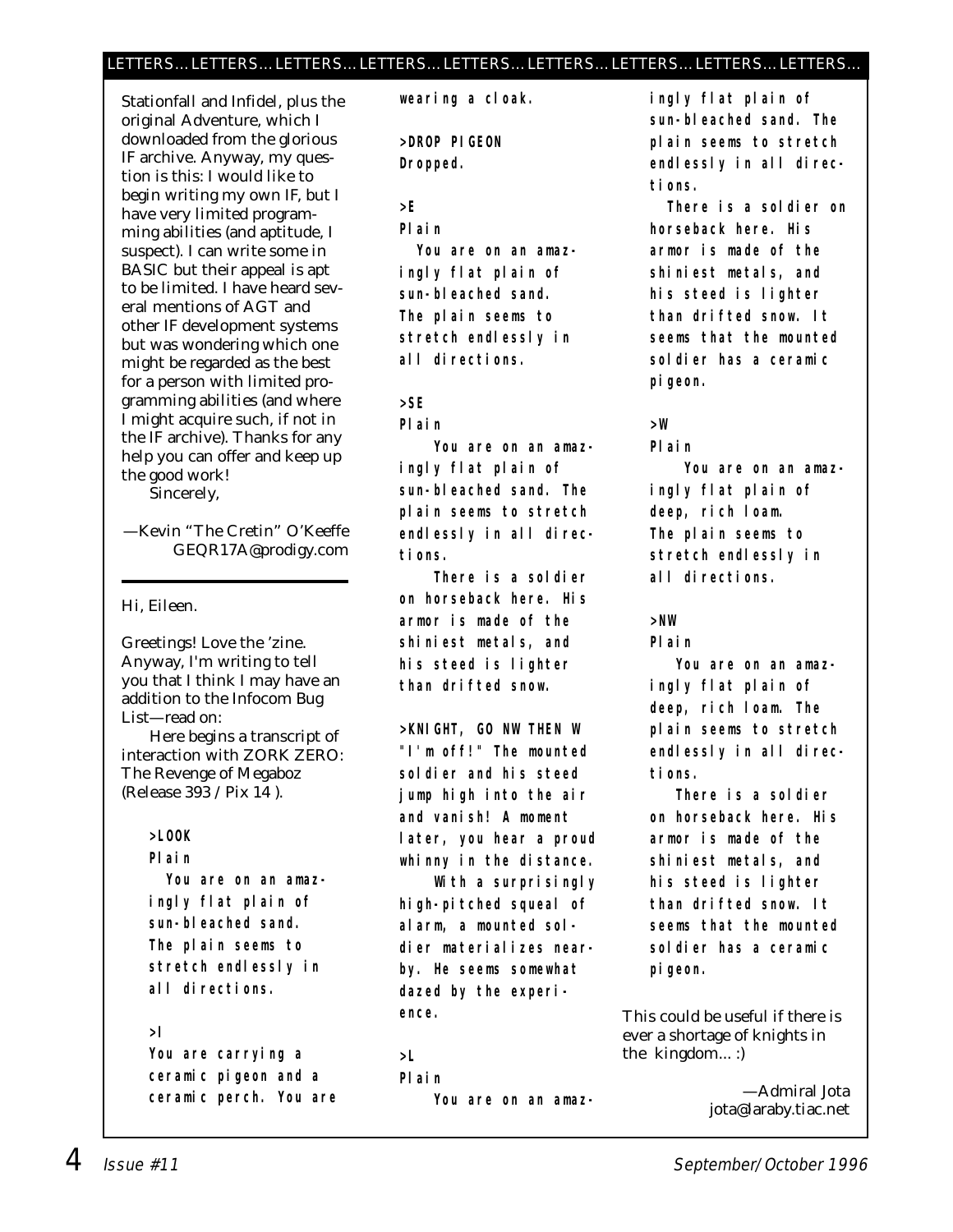# A Conversation with CosmoServe's Judith Pintar

### **Exploring artificial intelligence, and a defense of AGT**

by C.E. Forman (ceforman@postoffice.worldnet.att.net)

- XYZZYnews: Please tell us a little about yourself and what you do for a living and in your spare time.
- Judith Pintar: My current preoccupation is finishing my PhD in Sociology. I'm studying the social and cultural effects of mass violence, looking specifically at the former Yugoslavia. I am at the predissertation stage, applying for grant money to go into the field. This academic venture is a departure from my previous life as a health-insurance-less artiste. While I was writing CosmoServe, I worked as a children's theatre director, and for the ten years before that I was a actress, storyteller and concert musician. I play the celtic harp and have recorded three albums with the Sona Gaia label of Narada Media. After a couple of years of Graduate School I have to say that I miss my artistic life, and hope to somehow manage to do it all.
- XYZZYnews: What first inspired you to write CosmoServe? How much of the game was based on real-life net experiences? Which parts of CosmoServe are your own personal favorites?
- JP: I'm an Infocom fan from way back. From the moment that I first PUT BAT GUANO IN CANNON, I was hooked. My favorite Infocom game was SUSPENDED. What I liked about it so much was the sense you get that lots of stuff is happening all at the same time, that there are a whole set of independent actors. When I decided I wanted to write a professional-length game, I wanted to develop that same quality. The other influence on CosmoServe is that early AI program, Eliza, that pretends to be a therapist and responds seemingly intelligently to everything you say. I "talked" to Eliza at the Chicago Museum of Science and Industry in the early '80s, and spent about an hour asking her over and over, "Do you love me?" After she ran through the gamut of "Is it important that I love you?" "Why do you care if I love you?" "Did your mother love you?" "What is love?" etc..." , she finally answered 'Yes." I was sure I had aggravated her into consciousness! Anyway, long story to say that I have always liked the illusion of artificial intelligence (until the real thing comes along).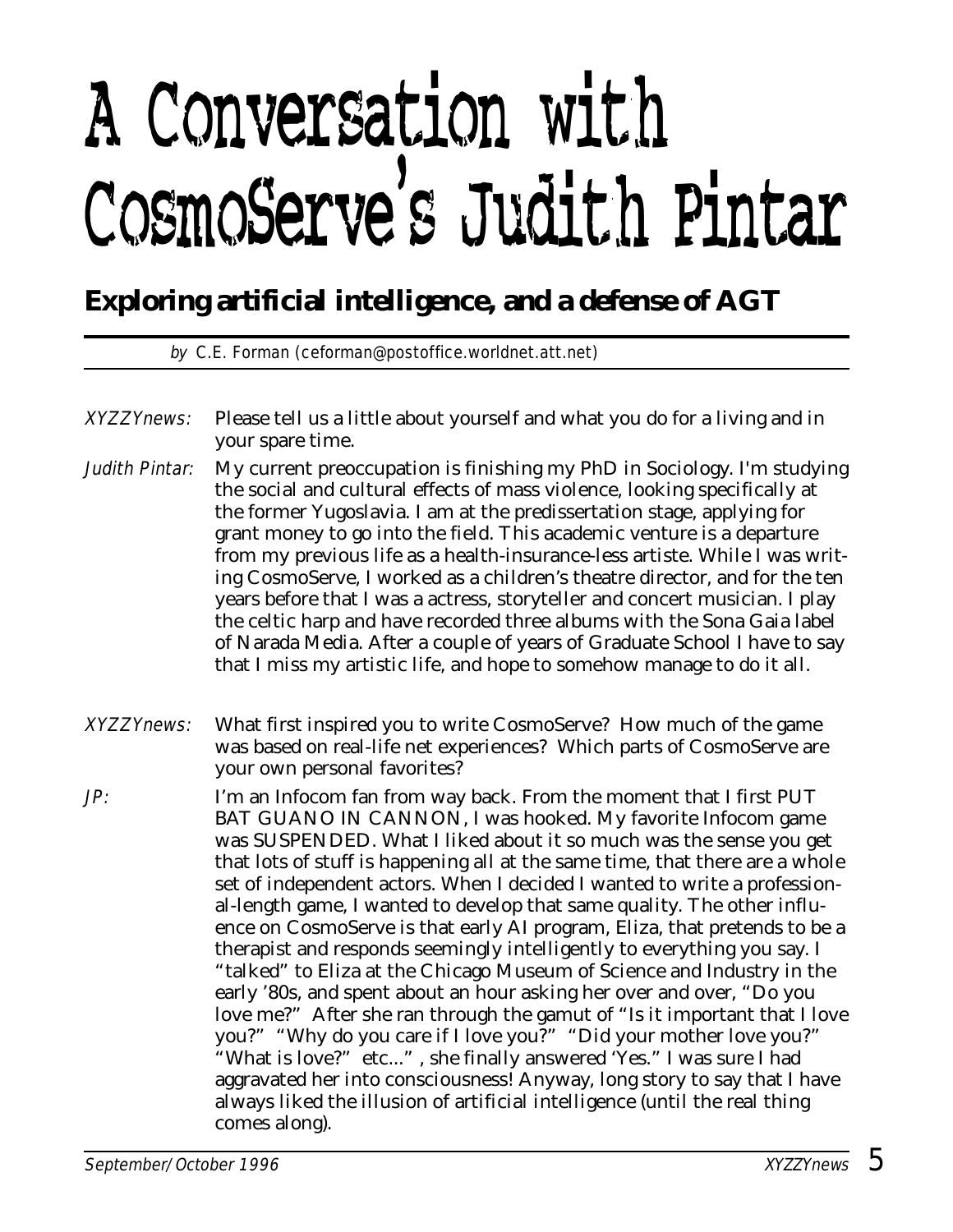Interview: Judith Pintar continued...

The characters in CosmoServe are not based on anybody I know, but they are definitely influenced in a more general sense by friendships I have made online through the years. My favorite part of the game? Hmm, I'd have to say I'm pretty fond of Lucille (the crazed plumbing essay competitor), and I really enjoyed coming up with the fake conference announcements for each forum. Writing the sex conference was a lot of fun too.

XYZZYnews: CosmoServe won first place in the 5th Annual SoftWorks AGT Contest (tied with "The Multi-Dimensional Thief"). I'm sure many IF-ers completely missed these competitions. Could you tell us a little about them?

JP: I started writing IF in the mid-eighties, when the XT I bought happened to have GAGS (Generic Adventure Game System) on it, the precursor to AGT. I wrote my first games in EDLIN, of all prehistoric dos editors! When I joined CompuServe in 1990, I tried to find Mark Welch, to register GAGS, and discovered that it had become AGT and was administered by the co-author, David Malmberg. He had run several annual game-writing contests, and I was determined to enter (and win!). CosmoServe tied for first place. I won again the following year with Shades of Gray (more on that later). Most of the winners (and many of the runners-up) are commonly available in IF archives and collections. The contests stopped when AGT became freeware.

> Maybe this is a good place for me to make a strident defense of AGT. I have had very good results using the program. I think it's terrific. The limits that people complain about are easily transcended by a quick trip into the Pascal source code. I tweaked the code for both CosmoServe and Shades of Gray to get the visual effects I wanted, to increase the number of verbs trapped for, and to change the standard responses. Easy as pie. AGT games can be as professional or as simple as the game writer wants, and has time to make them. Don't blame poorly-written and designed games on the game system! It's the writer's responsibility to thoroughly bug-test a beta version before public release, and it's really not that hard to put in a few extra hours trapping for unusual verbs. Okay, end of my little rant.

- XYZZYnews: CosmoServe was written in 1991. In what ways do you feel its subjects (computers, BBSes, Internet culture) have changed since then? Do you feel these changes have adversely affected the realism of CosmoServe in any way?
- JP: The biggest change, I suppose is the move to the graphical interface for just about anyone logging onto CompuServe. But the nearly universal shift from DOS to Windows has the amusing consequence of making the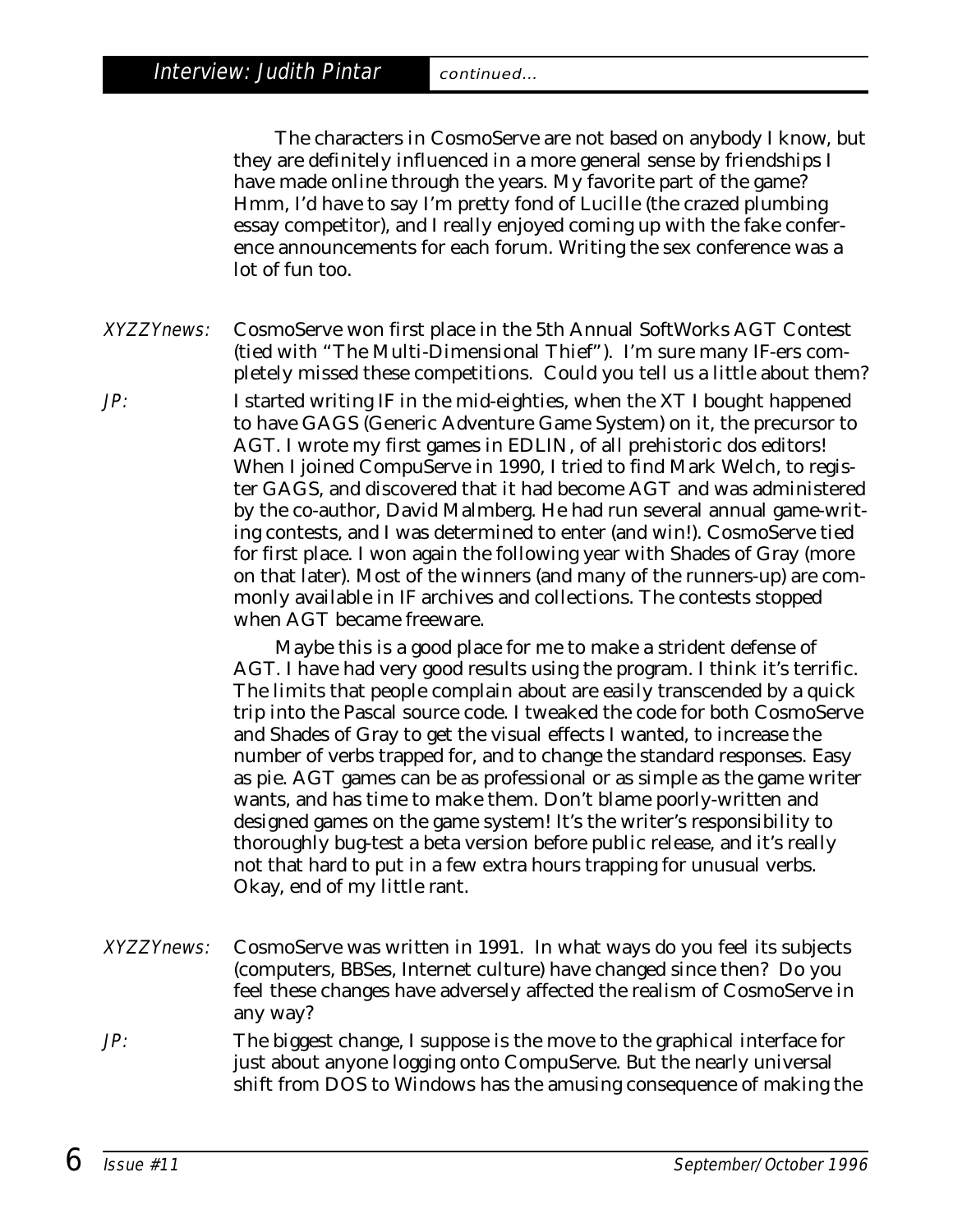DOS-related puzzles even more challenging. To win the game, you do need to know how to change directories from a DOS prompt, run programs and, the quaintest and most esoteric of all, PARK the hard drive to turn off the computer. This out of date aspect I kind of like. I think there will be people logging on from DOS machines into the 21st century. R.J. Wright, the hero of CosmoServe is definitely one of those people.

XYZZYnews: Looking back, was there anything you might have done differently in designing or writing CosmoServe, knowing what you know now?

JP: I think CosmoServe captures a particular moment in the history of online interaction, and for that reason I would be inclined to let it stand as I wrote it.

> If I did rewrite it, I would get rid of the time-pressure requirement to finish the game by midnight. It necessitates a lot of restarts, to play the game more optimally, and the jokes get less funny the fifth time around.

- XYZZYnews: You also worked as part of a team on Shades of Gray, which is generally considered the finest AGT game of all time. Which segments of Shades were yours? Shades of Gray also fascinates me in that none of its seven authors have ever met face-to-face. Could you describe the design process that occurred? How was the project organized?
- JP: After I won the AGT contest, I didn't think it was sportsmanlike to enter it again. But the contest was so much fun and such a good incentive I had the idea of writing a game as part of a group venture.I posted this idea in CompuServe's Gamer's forum, and a small group of people responded. We brainstormed over a period of about a month, both about the content of the game and the way we would organize the project. We decided that the best way to work together was to have a high degree of autonomy. We discussed general ideas, but gave each other a lot of latitude in the individual parts of the game that we were responsible for.

The mini-adventures were initially separate "games" that could run on their own. Mark Baker wrote the opening sequences, (including the hallucinations), as well as the endgame. Steve Bauman wrote the civil war sequence. Mike Laskey did the Robin Hood sequence. Elizabeth Ellison (who was chiefly responsible for the historical research underlying the game) wrote the mind/memory sequence. I wrote the fortune teller and the code linking the separate parts of the game together, using the device of the card reading. I also tweaked the AGT source code to make it do what we needed it to do. I must admit to being fairly authoritarian in my editing of both text and code when I put it together, to make sure that the game was stylistically consistent. The two other credited authors did not write text for the game, but were crucial to the project.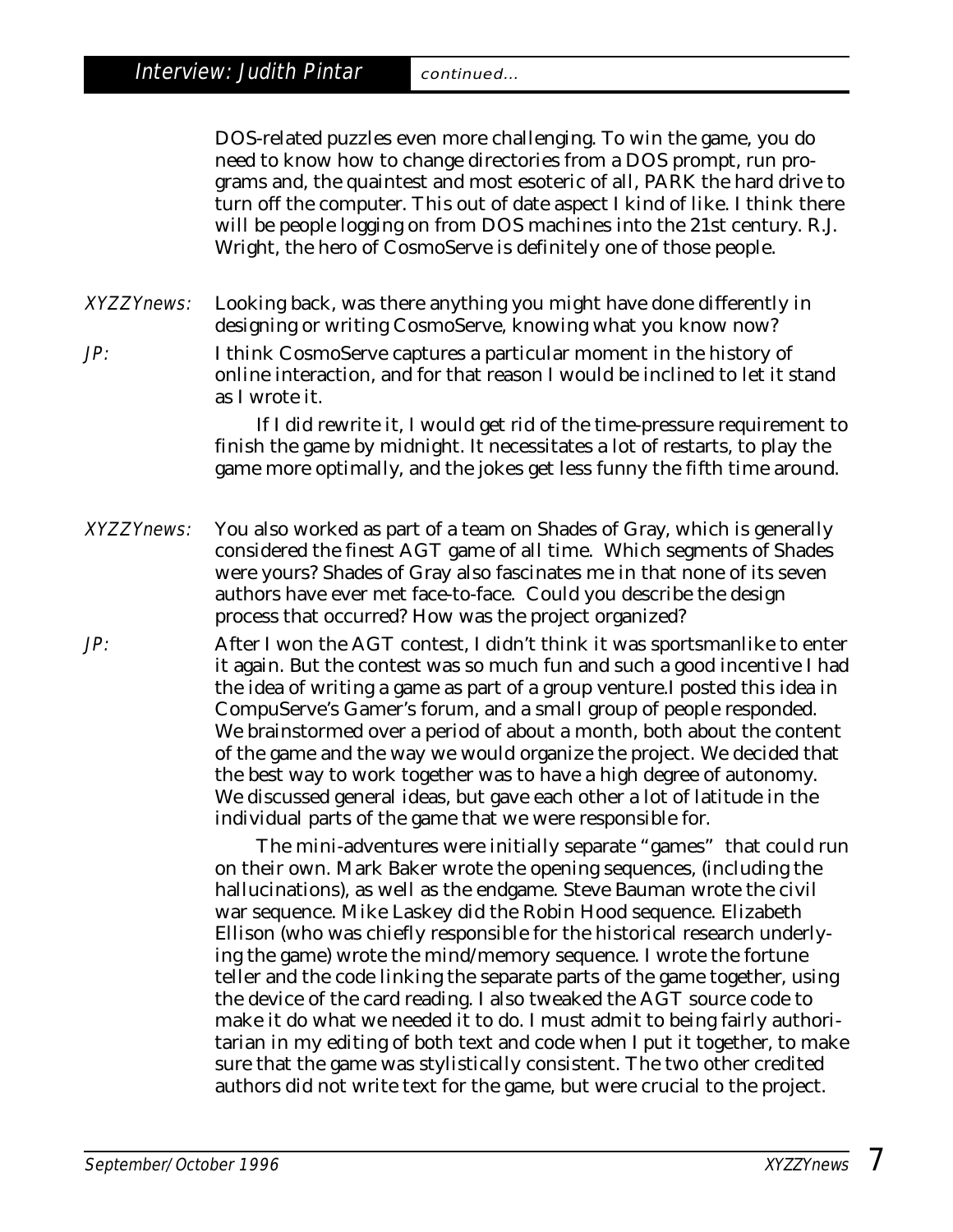ing.

We were given a private area in the forum to post our messages to one another and to share game files. Hercules, a Gamer's Forum sysop maintained this space for us, processed our files, etc., and was our guardian angel. Cynthia Yans stayed with us from brainstorming to bugtesting, offering valuable feedback and support.

The initial brainstorming and decision-making about the general plot outline took about a month, then individual writers took about two months to write their parts. I took another two months to merge the code (a nightmarish process), to write the aspects of the game that overarched the parts, and to edit the text. Finally we had about a month for the group effort of text polishing and bug-testing. We ended up winning the contest (in a special category, because we were a group project), and were delighted when the game was included in a CD rom collection of shareware games put out by the Waite Group (Fatal Distractions by David Gerrold). It was an amazing project, on a lot of levels, and I think I'd like to try it again sometime.

- XYZZYnews: Do you still play or write I-F? If so, have you any new works around the corner? Were you planning to enter the r.\*.i-f competition this year? JP: I won't be entering the competition, but don't count me out of the gamewriting world. I have been planning a sequel to CosmoServe for years now. The problem is that I started writing a new game system and parser from scratch, and when that project got bogged down, the game did too. I do believe I will get to it someday. Now that I've said it publically, I have to do it, I guess. Anyway, I am a forever I-F fan. For my money pictures can never be as clever or funny as words. You just can't beat good writ-
- XYZZYnews: Are there any other thoughts on I-F (or anything) that you'd care to add? JP: There has been ongoing *XYZZYnews* discussion about gender in games, and I never got around to responding about how I handled it in CosmoServe. I was concerned that the sexual scenes not be offensive to people regardless of sexual preference. The character's name, R.J. is meant to be gender-neutral, but there are two places in the game where I collect specific information. In the sex conference, one character asks whether R.J. prefers men or women. Then later, when R.J. gets his/her virtual body, the player must choose a male or female body. The resulting combination of sexual preference and gender determines whether you end up in the virtual hotel with straight men, straight women, lesbians or gay men. Unfortunately if you dally with any of them you can't finish the game on time, but at least you get to leave the room with genuine regret, rather than fear and loathing! <sup>3</sup>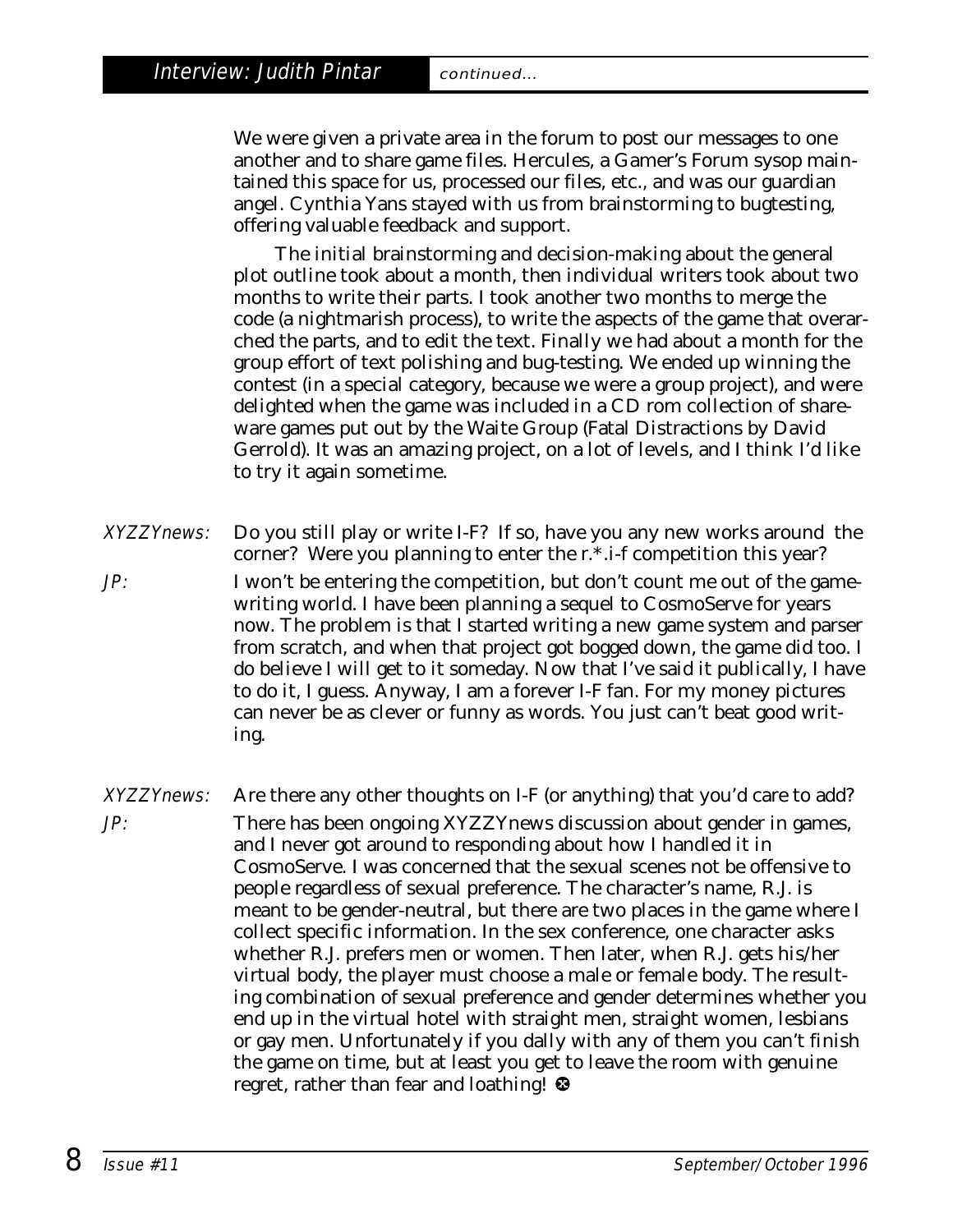# XYZZYnews Talks to the Bearded Oracle of Yonkers



## **...otherwise known as Infocom legend Steve Meretzky**

by Matt Newsome (Matt@pnkfloyd.demon.co.uk)

| <b>XYZZYnews:</b> | How did you feel about leaving Infocom?<br>Steve E. Meretzky: Extremely sad. There is no one who worked at Infocom who doesn't<br>regard those years as the most fun and creatively satisfying years of<br>their lives. Although things had gone downhill during the Activision<br>Era (especially once Bruce Davis took over Activision), and more and<br>more creative decisions were being made by people in California<br>who didn't care a whit about quality, Infocom was still a fantastic<br>place to be right up until the end. |
|-------------------|------------------------------------------------------------------------------------------------------------------------------------------------------------------------------------------------------------------------------------------------------------------------------------------------------------------------------------------------------------------------------------------------------------------------------------------------------------------------------------------------------------------------------------------|
| <b>XYZZYnews:</b> | Have you left Legend Entertainment?                                                                                                                                                                                                                                                                                                                                                                                                                                                                                                      |
| <b>SEM:</b>       | The four games that I wrote for Legend were all as an independent<br>contractor. I was never an employee of Legend, so I can't say that I've<br>left Legend. When I started Boffo Games, it certainly reduced the<br>likelihood of doing any more games for Legend, but there's always a<br>chance that Legend and Boffo could get together for a project.                                                                                                                                                                               |
| <b>XYZZYnews:</b> | How interested are you now in interactive fiction?                                                                                                                                                                                                                                                                                                                                                                                                                                                                                       |
| SEM:              | Highly interested. If you count Superhero League of Hoboken as one-<br>half (it was also partly a role-playing game), then 12.5 of my 14<br>games have been Interactive Fiction. And, in the future, I certainly<br>expect that a majority of the games I write will be Interactive<br>Fiction. It is a genre whose possibilities are still mostly unrealized.                                                                                                                                                                           |
| <b>XYZZYnews:</b> | Do you feel you are making Interactive Fiction or Adventure Games<br>at Boffo?                                                                                                                                                                                                                                                                                                                                                                                                                                                           |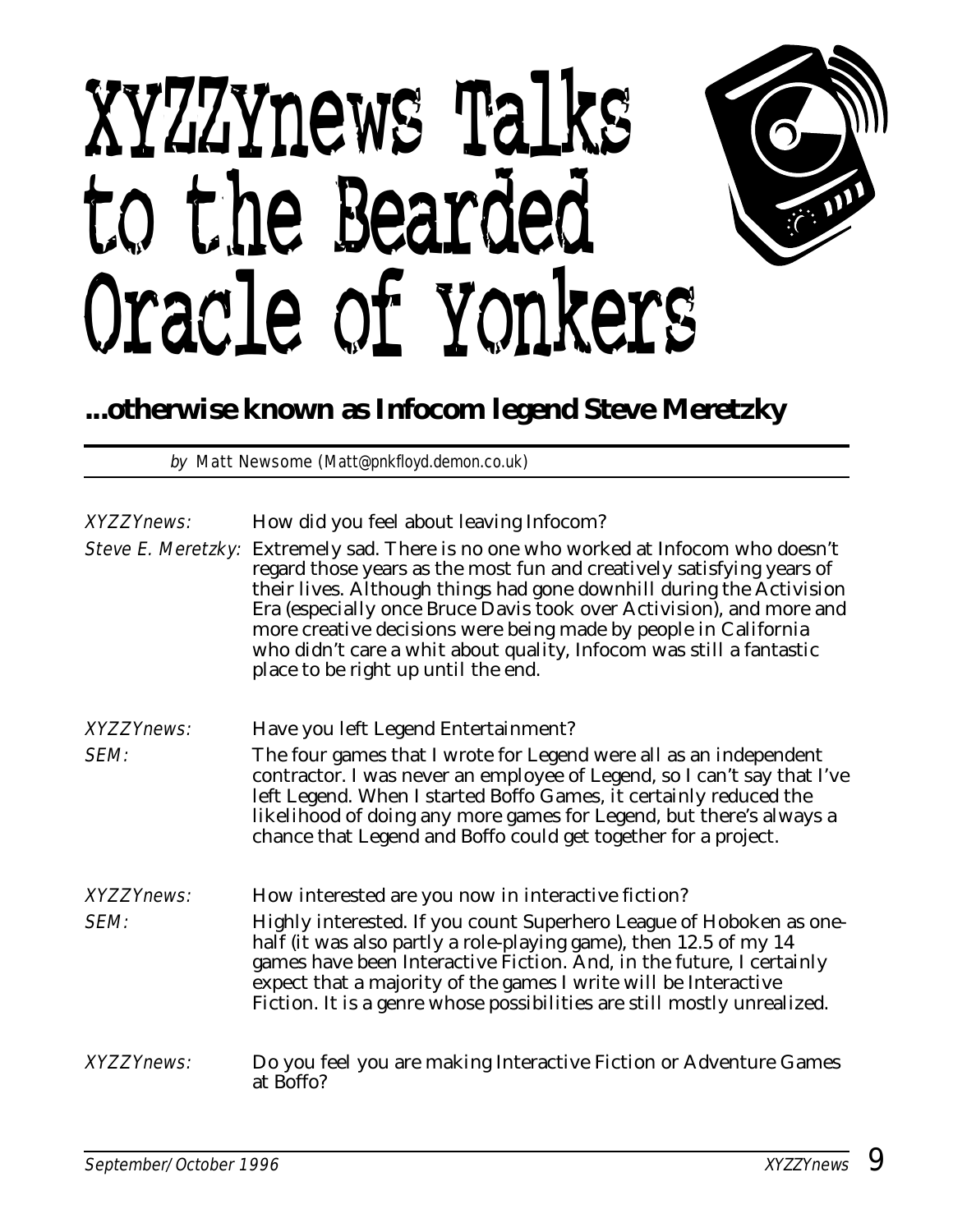| SEM:              | I consider the terms to be completely interchangeable. As far as I am<br>concerned, Interactive Fiction is just a term marketers invented to<br>make the genre sound more high-falluting. Certainly, Adventure<br>Games isn't a perfectly descriptive name for the genre, but it histori-<br>cally accurate in that it pays homage to the grandaddy of the genre,<br>and every computer gamer knows what you're talking about when<br>you say "adventure game." I feel the same way about people who<br>reject "science fiction" in favor of phrases like "speculative fiction."                                                                                                                                                                                                                                                                                                                                                                                                                                                                                                  |  |  |
|-------------------|-----------------------------------------------------------------------------------------------------------------------------------------------------------------------------------------------------------------------------------------------------------------------------------------------------------------------------------------------------------------------------------------------------------------------------------------------------------------------------------------------------------------------------------------------------------------------------------------------------------------------------------------------------------------------------------------------------------------------------------------------------------------------------------------------------------------------------------------------------------------------------------------------------------------------------------------------------------------------------------------------------------------------------------------------------------------------------------|--|--|
| <b>XYZZYnews:</b> | What was it like to work with Douglas Adams? Did he keep to<br>schedule?                                                                                                                                                                                                                                                                                                                                                                                                                                                                                                                                                                                                                                                                                                                                                                                                                                                                                                                                                                                                          |  |  |
| SEM:              | Douglas is wonderfully creative, looks at things in a completely dif-<br>ferent way than I do, and comes up with ideas that I never would. On<br>the other handDouglas has raised procrastination to an art form.<br>Hitchhikers Guide would never have gotten done if I hadn't gone<br>over to England and virtually camped out on his doorstep.                                                                                                                                                                                                                                                                                                                                                                                                                                                                                                                                                                                                                                                                                                                                 |  |  |
| <b>XYZZYnews:</b> | Tell us a little about the plot in The Space Bar.                                                                                                                                                                                                                                                                                                                                                                                                                                                                                                                                                                                                                                                                                                                                                                                                                                                                                                                                                                                                                                 |  |  |
| SEM:              | The game is set on Armpit VI, a drab backwater mining planet. It is a<br>company planet in the way that some towns are company towns.<br>You are a company cop, working for the Amalgamated Vacuum<br>Security Force. You are a human being on a planet where humans are<br>a despised minority.<br>There has been a break-in at corporate HQ, and some extremely<br>valuable blueprints and prototypes have been stolen. The criminal is<br>known to be hiding out in a spaceport dive known as The Thirsty<br>Tentacle. You have several hours to go into the bar, figure out who<br>the criminal is, and arrest him/her/it before they can catch a shuttle<br>to a planet beyond the corporations jurisdiction.<br>In the bar, you'll have to interrogate dozens of aliens. One of your<br>police skills is a technique called Empathy Telepathy, which<br>involves getting into the memories of the person you're talking to,<br>and reliving an event earlier in their lives. These flashbacks, set on<br>various aliens home planets, are small adventure-games-within-the- |  |  |
|                   | game, each of which is a completely independent story, but each of<br>which also contributes a clue you need toward the main story of<br>finding the criminal.                                                                                                                                                                                                                                                                                                                                                                                                                                                                                                                                                                                                                                                                                                                                                                                                                                                                                                                    |  |  |
| <b>XYZZYnews:</b> | What platforms will The Space Bar run on? When will it be available<br>and what price (roughly) will it retail at? Will it be marketed in<br>Europe also?                                                                                                                                                                                                                                                                                                                                                                                                                                                                                                                                                                                                                                                                                                                                                                                                                                                                                                                         |  |  |
| <b>SEM:</b>       | The Space Bar will be available on PC and Mac. The minimum sys-<br>tem for the PC version is a P-75 with 16MB of RAM and a 4X CD-<br>ROM drive. I don't know the Mac minimum config. It should be<br>available (in English, in the U.S.) in October; I don't know anything<br>about pricing. The game is being distributed by Rocket Science, and                                                                                                                                                                                                                                                                                                                                                                                                                                                                                                                                                                                                                                                                                                                                 |  |  |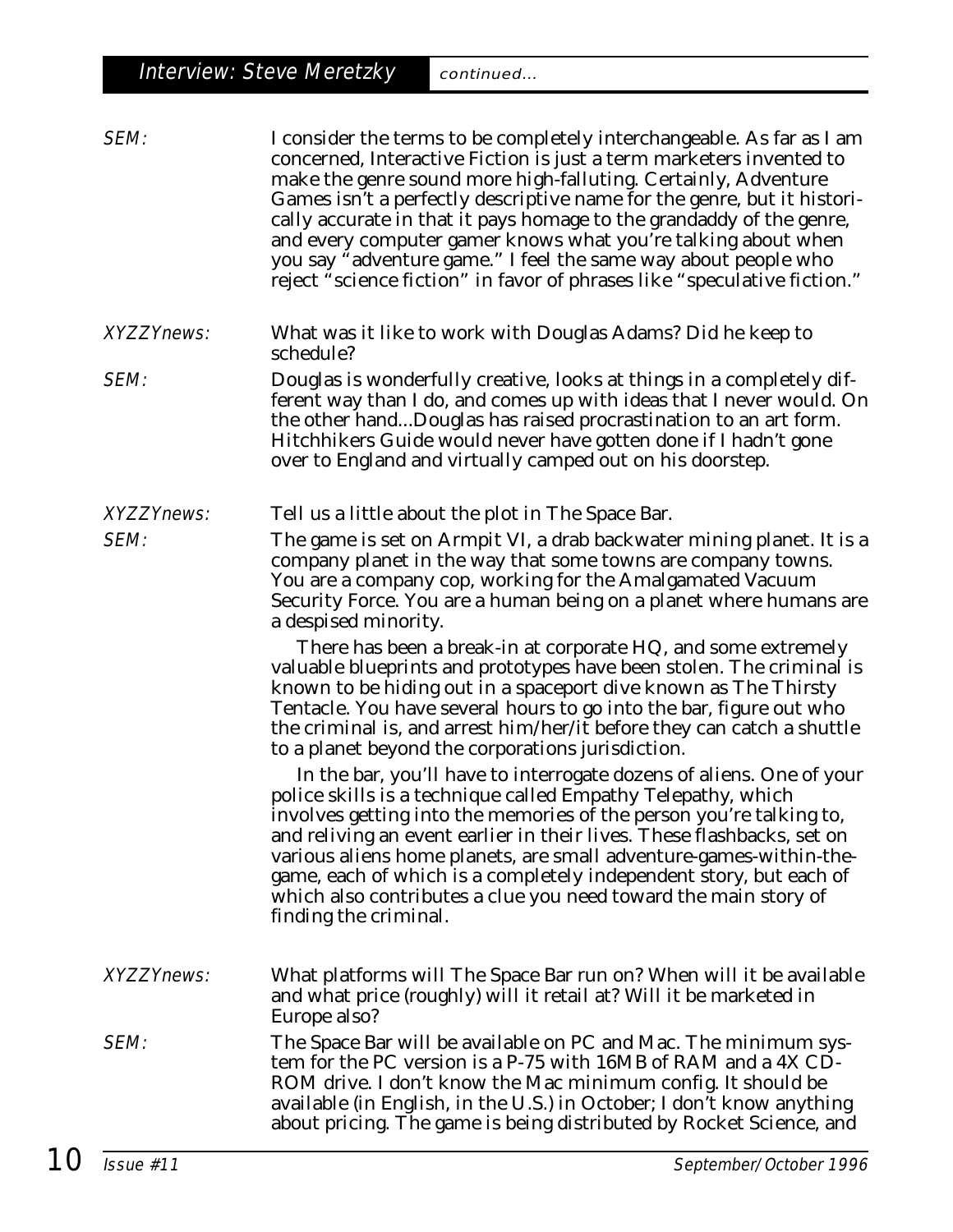one of their major investors is a European distributor, so the game will be marketing heavily in Europe. Translation work is already underway for several different languages.

XYZZYnews: How does the BAGEL engine differ from other graphical adventure interfaces we've seen of late, such as Z-Vision?

SEM: Like Z-Vision, BAGEL (Boffo Adventure Game Engine and Libraries) displays your environments panoramically, as pioneered by QuickTime VR. But that's really where the similarity ends. BAGELs interface allows for much more complex object and character interactions, and provides a deeper and richer gameplay that I think you'll find is the closest thing that a graphic adventure has come in reproducing the gameplay experience of the Infocom text adventures. Basically, I looked at all the graphic adventure games and adventure game engines from the last few years, in order to pick and choose the features that worked best.

XYZZYnews: Can you give us a broad-brush description of how you at Boffo go about writing a game, i.e. do you use a scripting tool built from  $C_{++}$ or similar; do you write some parts which have to be optimal in assembler, etc.

- **SEM:** BAGEL itself is written in  $C_{++}$  and includes a scripting language which allows high-level programming of the specific game environments, puzzles, object interactions, and character dialogues. All of the underlying libraries are written in machine-independent code for easy porting to other platforms.
- XYZZYnews: How do you feel The Space Bar pushes the boundaries of the adventure game genre?
- **SEM:** As I mentioned earlier, I think it comes closest to recapturing the depth we've only seen until now in text adventures, but in a graphic adventure format. Also, the flashback structure of the game to some degree turns the game from an interactive novel to an interactive short story collection (although having the meta-game to keep it all tied together).
- XYZZYnews: Some of the latest arcade games are starting to support virtual reality headgear. Do you think adventure games would benefit from such a feature?
- SEM: I certainly didn't enjoy my one experience with VR headgear—I felt like I was looking through the world with my hands cupped around my eyes. Really bad tunnel vision. Also, I kept getting wrapped up in the cord. But, if the hardware starts appearing on PCs in large numbers and is popular, Ill write games that use it.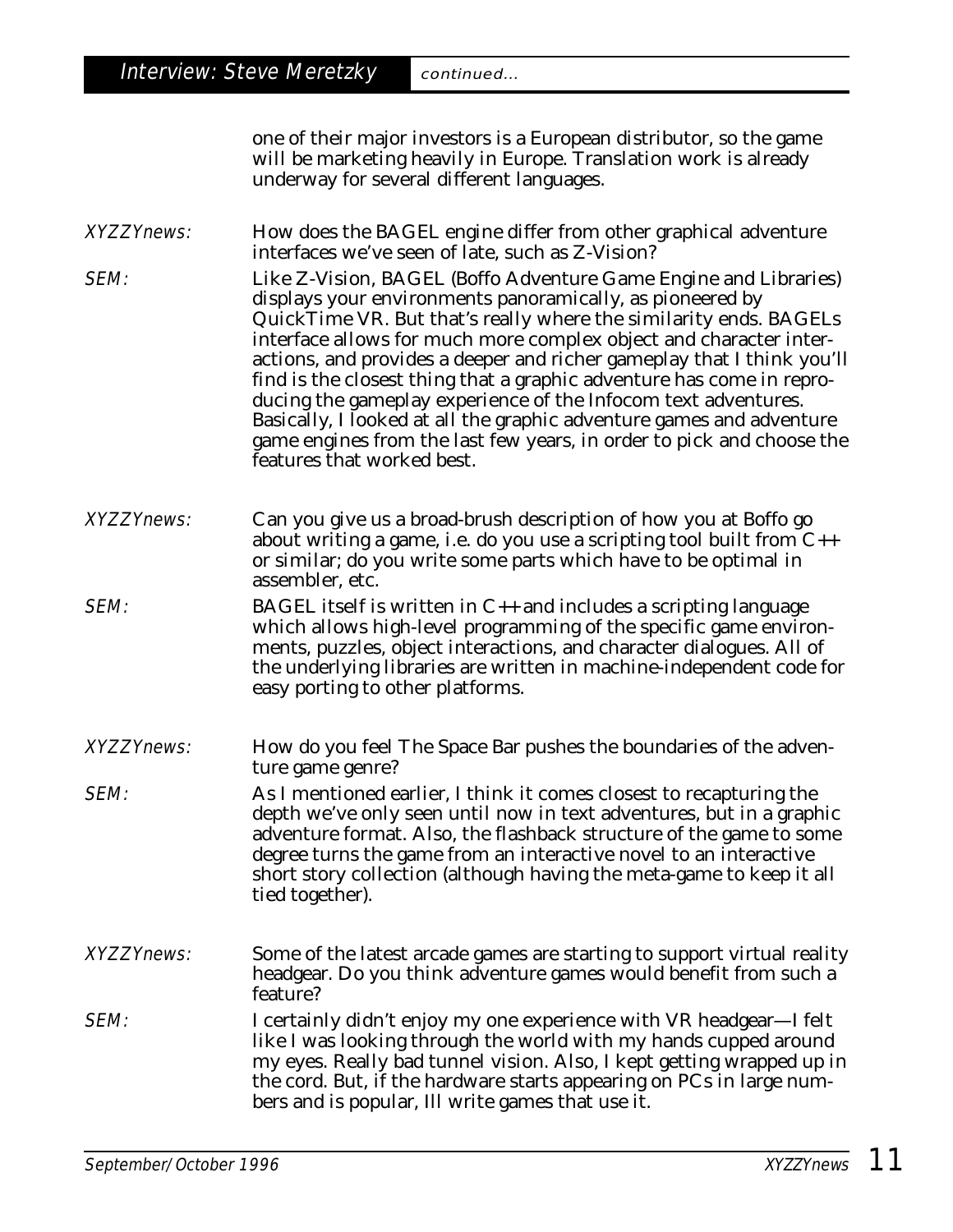|                   | <b>Interview: Steve Meretzky</b><br>continued                                                                                                                                                                                                                                                                                                                                                                                                                                                                                                                                                |  |  |  |
|-------------------|----------------------------------------------------------------------------------------------------------------------------------------------------------------------------------------------------------------------------------------------------------------------------------------------------------------------------------------------------------------------------------------------------------------------------------------------------------------------------------------------------------------------------------------------------------------------------------------------|--|--|--|
|                   |                                                                                                                                                                                                                                                                                                                                                                                                                                                                                                                                                                                              |  |  |  |
| <b>XYZZYnews:</b> | How do you sleep at night knowing that there are STILL people<br>trapped in the GUE, or trying to get a damned babel fish, or trying to<br>decipher a strange alien message?                                                                                                                                                                                                                                                                                                                                                                                                                 |  |  |  |
| SEM:              | When people STOP wanting to enjoy my games, that's when I'll have<br>trouble sleeping at night.                                                                                                                                                                                                                                                                                                                                                                                                                                                                                              |  |  |  |
| <b>XYZZYnews:</b> | What is your favorite of all the games you have written?                                                                                                                                                                                                                                                                                                                                                                                                                                                                                                                                     |  |  |  |
| SEM:              | I get asked that a lot, and I don't have any single answer. There are<br>various elements from various games that I like a lot or am very<br>proud of: Floyd from Planetfall, the scope and political message of A<br>Mind Forever Voyaging, the puzzles and GUE history and sheer size<br>of Zork Zero, the appeal of Hodj 'n' Podj to many different types of<br>non-computer gamers, the blending of adventure and RPG elements<br>in Superhero League of Hoboken, the shattering of some computer<br>game taboos with Leather Goddesses of Phobos But overall, no one<br>clear favorite. |  |  |  |
| <b>XYZZYnews:</b> | What is your favorite Infocom game other than those you wrote?                                                                                                                                                                                                                                                                                                                                                                                                                                                                                                                               |  |  |  |
| SEM:              | Zork II was my favorite for a while, and then Starcross was my<br>favorite for a while. The Witness my favorite of the mystery games.<br>Suspended wasn't my favorite game, but it was probably the most<br>interesting and daringly different game that Infocom ever did. But<br>my hands-down all-time favorite Infocom game is Nord and Bert.                                                                                                                                                                                                                                             |  |  |  |
| <b>XYZZYnews:</b> | What is your favorite game of all time?                                                                                                                                                                                                                                                                                                                                                                                                                                                                                                                                                      |  |  |  |
| SEM:              | It's hard to name just one, but here are ten of my all-time favorites:<br>Pac-Man, Shanghai, Tetris, SimCity, Civilization, The Fools Errand,<br>Might and Magic, President Elect, MacRisk, The Incredible Machine.<br>As you can see, its quite a diverse group.                                                                                                                                                                                                                                                                                                                            |  |  |  |
| <b>XYZZYnews:</b> | What is your inside leg measurement?                                                                                                                                                                                                                                                                                                                                                                                                                                                                                                                                                         |  |  |  |
| SEM:              | I don't have an inside leg. Just two outside legs                                                                                                                                                                                                                                                                                                                                                                                                                                                                                                                                            |  |  |  |
| <b>XYZZYnews:</b> | So how was the game written? Are you entirely responsible for the<br>plot?                                                                                                                                                                                                                                                                                                                                                                                                                                                                                                                   |  |  |  |
| SEM:              | I had two design assistants, Patricia Pizer and Tomas Bok, both con-<br>federates in interactive crime dating back to Infocom days. Also,<br>Ron Cobb was at a few of the early design brainstorming sessions,<br>so his involvement is more than just conceptual design.                                                                                                                                                                                                                                                                                                                    |  |  |  |
| <b>XYZZYnews:</b> | Were you involved in the technical development of the game?                                                                                                                                                                                                                                                                                                                                                                                                                                                                                                                                  |  |  |  |
| SEM:              | I helped to designed the interface, and to figure out what functionali-<br>ty BAGEL ought to have, and have answered (to date) 14, 583 ques-                                                                                                                                                                                                                                                                                                                                                                                                                                                 |  |  |  |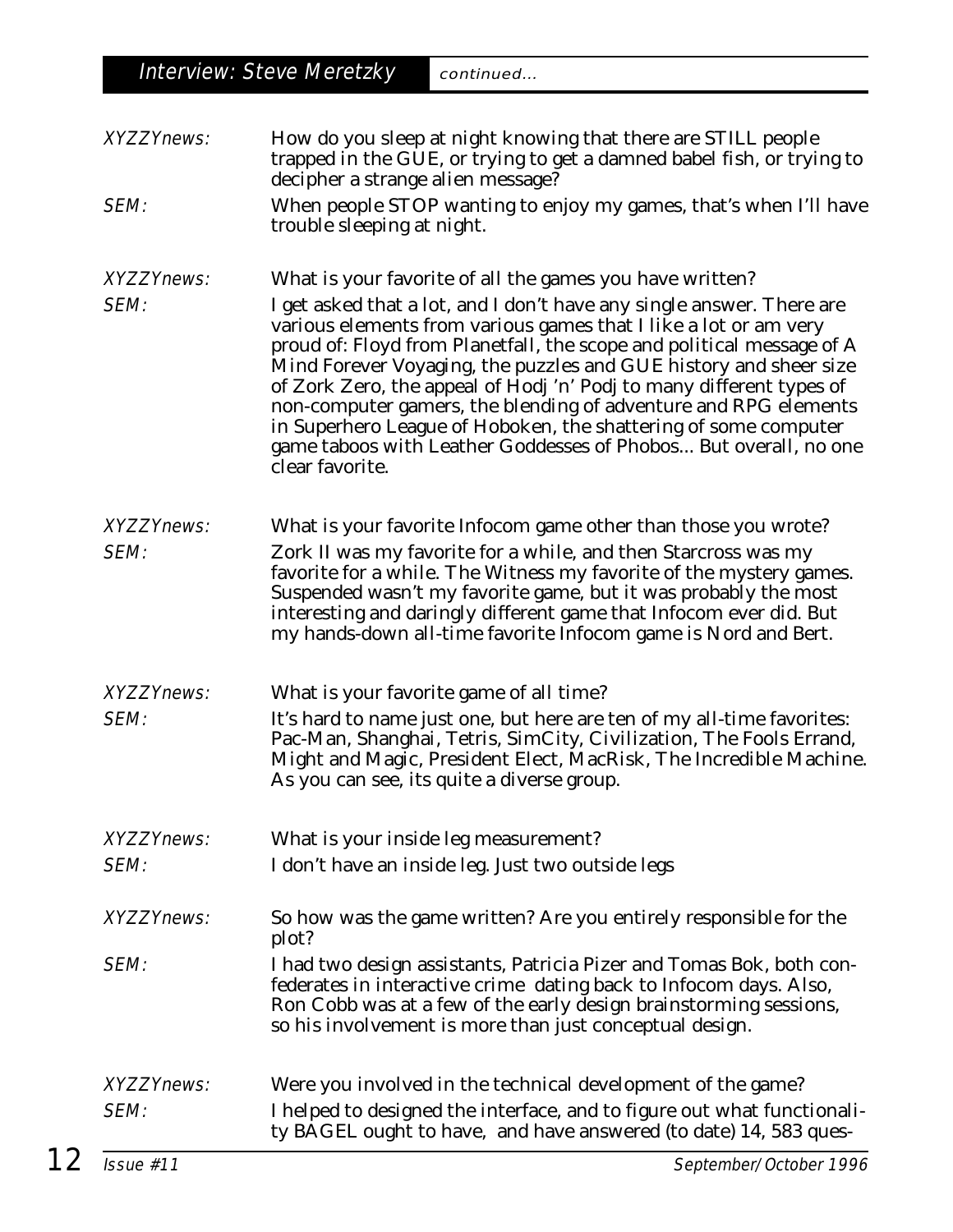tions from the programmers, but I haven't done any actual coding myself.

XYZZYnews: How long did it take to write The Space Bar?

**SEM:** Well, I first started thinking about the idea about 5 years ago, so material has been gathering in the back cobwebby corners of my brain since then. I started formally working on the design around May of 1995. The design was complete enough for engineering and graphics work to commence around mid-September of 1995. Writing of the dialogue continued through the fall, and the first audio recording session was in early December. Writing additional dialogue to be recorded, text for signs and plaques and computer screens and so forth, and other incidental design continues even through today.

XYZZYnews: A Mind Forever Voyaging was a profound vision of the future in terms of the political and social direction of western society in the coming centuries. It was a great success with IF fans and you are obviously very proud of it, so why have you never re-entered the genre with subsequent works?

SEM: Well, I continue to meet people now and then who think it was great, who think it was my best game, who think it was the best thing they've seen on a computer. On the other hand, at the time I got a lot of mail from people who were disappointed in the game: too quick, too easy, too unlike Zork, etc. And it didn't do that well sales-wise (about 35,000 which was pretty mediocre for an Infocom game at the time). I would love to do other "serious" "message" games, but it's not what publishers seem interested in at this time. AMFV was partly made possible by the tremendous success of Hitchhiker's Guide…so push The Space Bar a lot, so it'll do really well and I'll have the creative freedom to do more games like AMFV.

- XYZZYnews: Just how formative an experience was packing nuts and bolts in your father's hardware business?
- **SEM:** Clearly, the nuts had more of an impact than the bolts.
- XYZZYnews: Are you still the "Bearded Oracle of Yonkers" or did you shave/move/lose your voice?
- **SEM:** I am still bearded, I often give advice on topics ranging from lawn care to the proper use of balsamic vinegar, and hardly does a season go by where I do not find myself in Yonkers. Speaking of which, a joke: An Englishman goes to New York for a vacation. Upon returning home, he was asked how his vacation was. He replied, "Oh, I had a smashing time. But there's one thing that I'm still puzzled about. What are Yonkers?" <sup>®</sup>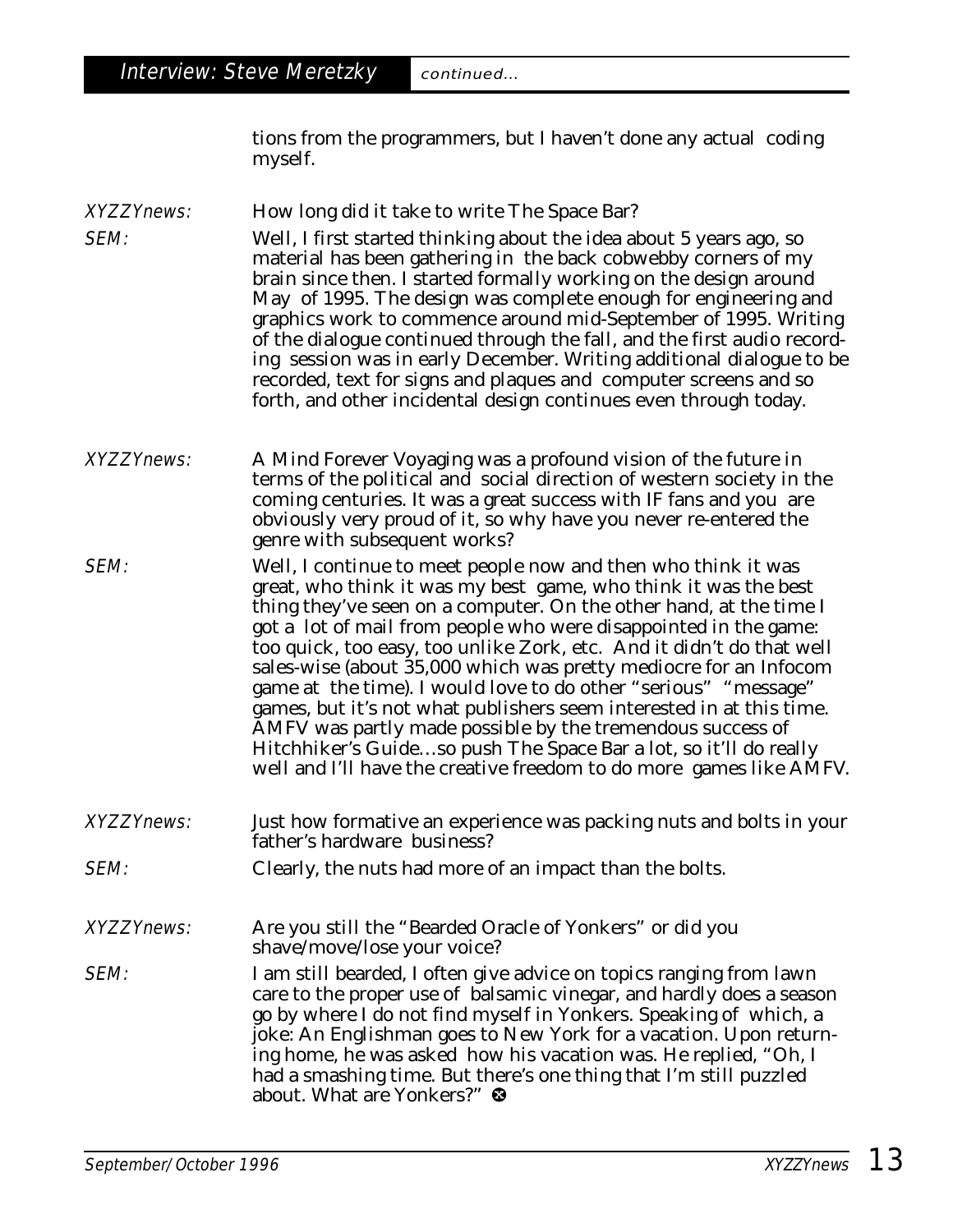# Announcing the XYZZY Awards

The movie industry has their Oscars, TV its Emmys, advertising its Cleos—all glorious excuses to take a break from creative endeavors and instead engage in some good old-fashioned competitiveness and back-biting. And, in the words of the immortal Cowardly Lion, what do they got that we ain't got? Nothing—at least, not anymore. Not with the inauguration of the first annual XYZZY Awards for outstanding achievement in the field of text-based interactive fiction.

The rules are as follows:

**ELIGIBILITY:** All IF games uploaded to ftp.gmd.de during the year 1996 are eligible for the 1996 Xyzzys. Short games, long games, even games with chicken pox -- all will be thrown together into the same bloodthirsty voting arena. A complete listing of all the eligible games (in alphabetical order) is given at the bottom of your ballot.

**VOTING:** Anyone is eligible to vote. You may not vote twice. Voting by dead people, fictional characters, and inanimate objects is strictly prohibited. Authors may not vote for their own games, nor may they threaten, cajole or otherwise intimidate their friends into voting for their games. While it is suggested that you play as many of the eligible games as possible before casting your ballot, we're not going to get ridiculous here.

**CATEGORIES:** There are eight XYZZY categories: Best Game, Best Writing, Best Story, Best Setting, Best Puzzles, Best NPCs, Best Individual Puzzle, and Best Individual NPC. In the first six categories, vote for the game you feel is tops in that respect; in the last two, vote for a particular puzzle and NPC within a game. Vote once in each category, then stop.

**DEADLINE:** All ballots must be returned to xyzzynews@aol.com or XYZZYNews, 160 W. 24th St., Suite 7C, New York, NY 10011, by February 1st, 1997. Ballots arriving after that date will be consider null and void. (Well, null, anyway.)

And now, on with the voting:

|                                                                                 | BEST PUZZLES: VERTICAL PUZZLES: |
|---------------------------------------------------------------------------------|---------------------------------|
| <b>BEST WRITING:</b><br><u> 1989 - Jan Barbara, martxa al II-lea (h. 1989).</u> | BEST NPCS:                      |
| BEST STORY:                                                                     | <b>BEST INDIVIDUAL PUZZLE:</b>  |
| <b>BEST SETTING:</b>                                                            | BEST INDIVIDUAL NPC:            |

#### Eligible games:

A Night at the Computer Center Aayela Alien Abduction? **BSE** Delusions Don't Be Late! Fear Frobozz Magic Support Frozen Gumshoe Hero Inc., Vol. 1 In The End Kissing the Buddha's Feet The Light: Shelby's Addendum Lists and Lists Looking For Godot Lost New York

Maiden of the Moonlight My First Stupid Game Of Forms Unknown Past Tense Pastoral Pitfalls Phlegm Piece of Mind Promoted! Punkirita Quest One Ralph Return to Karn Reverberations Rippled Flesh Silence of the Lambs Sir Ramic Hobbs and the Oriental Wok Small World

So Far SpiritWrak Stargazer **Tapestry** The Broken String The Curse of Eldor The House of the Stalker The Land Beyond the Picket Fence The Meteor, the Stone, and a Long Glass of Sherbet The Underoos That Ate New York The Wedding Time: All Things Come To An End Urban Cleanup Vindaloo Wearing the Claw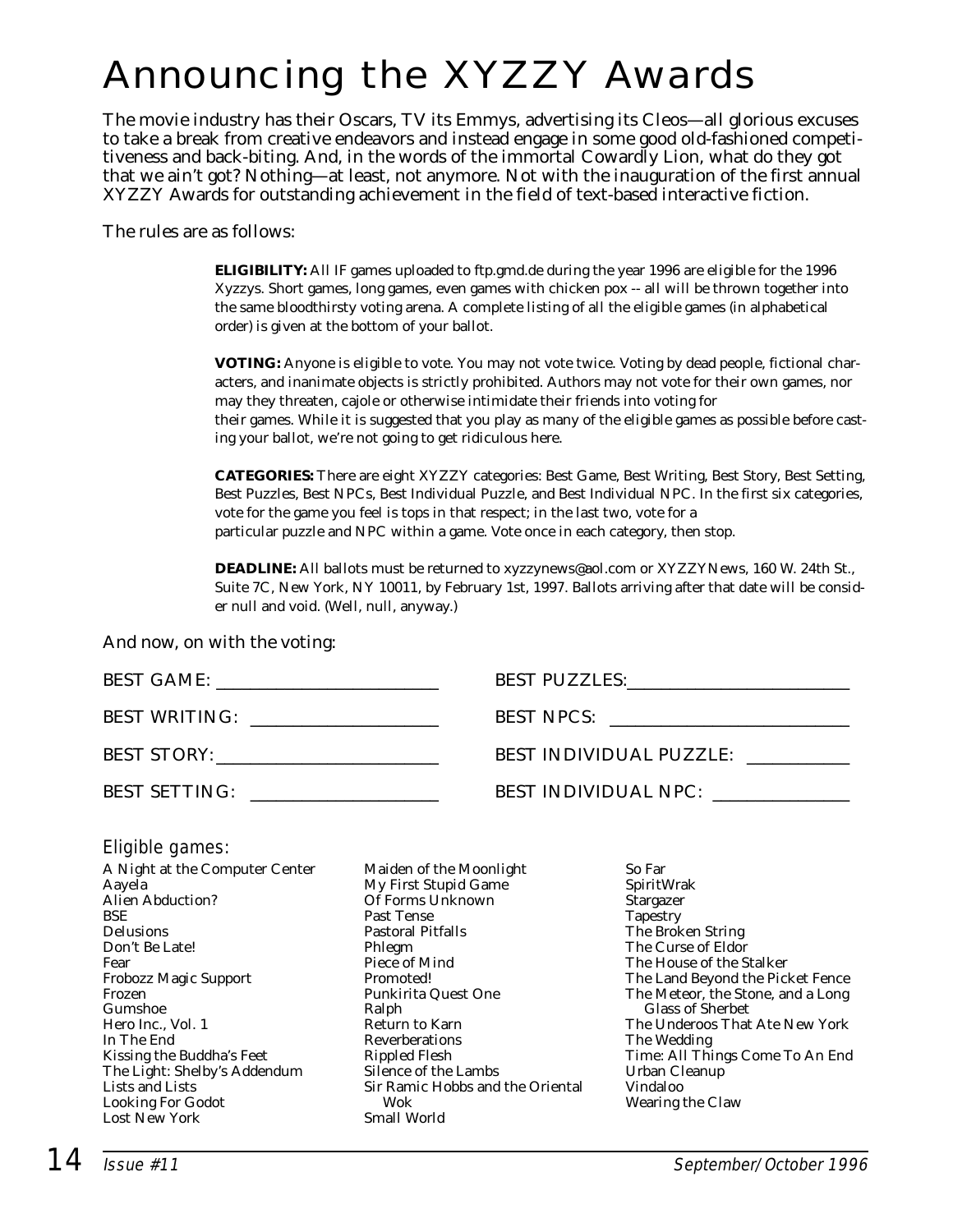## The Windhall Chronicles: Path to Fortune

release 4

#### Parser: Inform

Author: C.E. Forman (ceforman@worldnet.att.net) and Jeff Cassidy (jcassidy@wpoff.monm.edu) Availability: ftp.gmd.de/if-archive/games/ Cost: Shareware (\$10). Registering gives you a map and Invisiclue-style hints Requires: Inform run-time interpreter Response to the XYZZY command: "Such archaic magic is no longer practiced in this day and age."

I have always suspected that the IF-playing audience and the fantasy RPG audience overlapped heavily; after all, both are interactive forms of storytelling. Well, for all you D&D players and Tolkein fans out there, The Windhall Chronicles Volume 1: Path to Fortune, by C.E. Forman and Jeff Cassidy may be just for you. The plot is nothing revolutionary: you are Aerin, an apprentice blacksmith in the medieval/fantasy village of Windhall. The town is in a bind—taxes are due to Lord Osrich in a week and there's no way for the town to pay them. Someone comes up with the idea of finding an ancient dragon's lair and taking its treasure. Guess who gets nominated for the task?

Along the way to finding the dragon, you will explore a section of the richly defined world of the Realm of Rysch (in the Mendevel Empire), learning magic and sword skills, combating traditional fantasy foes, and learning of past history.

sense), and finding a critical item are all game-stoppers. Another aspect of the game that starts out interesting but becomes more annoying is the fact that all of the NPCs have critical information, items, or skills needed for your quest. This means that every time you find a new topic, you need to visit all the NPCs and ask them about the new topic. Add this to their changing sleep schedules and this can quickly become a pain. My advice is to save several versions of the game when you are with different NPCs, then RESTORE back to them to ask new information.

One nice feature that the authors have included is the "Warning" mode. When the warning mode is on, the game will periodically jump in and warn you when it would be a good idea to "undo and save" before entering a room or when you put the game in an unwinnable state by wasting something or breaking something. At first, I was reluctant to use this feature, as it felt like cheating, but after the first notice that I (would have) put the game in an unwinnable state, I was glad to have it.

All in all, Path To Fortune is a well-defined, well-thought out story that makes you feel that this is a real little fantasy world populated with real people. The puzzles are indeed tough, but mostly fair. And the endgame message (the longest I've ever read in IF) sets the stage for the next segment of Aerin's adventures (more magic and more swordplay), showing that the authors have a vision for this series. If they can smooth out some of the more illogical puzzles and make the time-of-day elements less awkward, then future Windhall Chronicle adventures could become true fantasy IF classics.  $\bullet$ 

*—Rob Daviau*

|                                                                                                                                                                                                                                                                                                                                                          | MaxZip Status |              |               |
|----------------------------------------------------------------------------------------------------------------------------------------------------------------------------------------------------------------------------------------------------------------------------------------------------------------------------------------------------------|---------------|--------------|---------------|
| Central Hindhall                                                                                                                                                                                                                                                                                                                                         |               | Score: 0/200 | Time: 11:00am |
|                                                                                                                                                                                                                                                                                                                                                          | MaxZip Story  |              |               |
| The Story Begins                                                                                                                                                                                                                                                                                                                                         |               |              |               |
| All of the townspeople are seated around the old oaken table at the mayor's house. Mayor Mielon<br>sits at the head of the table with Sir Gunther IX at his right. You sit behind your master, Borthur<br>the dwarven smith. All twelve residents of Windhall have attended the town meeting.<br>You listen as Sir Gunther continues his boring oration. |               |              |               |
| and I begged upon Our Blessed Lord myself that he would but spare us just time to better"<br>prepare our funds for his approval."<br>"What funds?" laughs Denvil the wood elf. "We don't even have half of what the village owes in                                                                                                                      |               |              |               |
| taxes."<br>"Thou art such vestile pessilation, thy yonder fop!" spits Sir Gunther angrily. "Thou dost not<br>even live within thu citu limits."                                                                                                                                                                                                          |               |              |               |
| "Oh, quit your bawling, Gunther," jeers the jolly wood elf.<br>"This is Sir Gunther IX, and thous shaltith addresseth me as such!"<br>Your master, Borthur, lets out a little snore in his dozing. You give him a slight nudge, and he                                                                                                                   |               |              |               |
| starts out of his sleep, nearly knocking his chair out from under him.<br>"And you, yon thief," Sir Gunther continues accusingly. "I'd bet thee a fair gold piece thou art                                                                                                                                                                               |               |              |               |
| holding out on thu funds."<br>Kytan, the town trader and well-known thief, glares from under the hood of his robe at the<br>flustered knight.                                                                                                                                                                                                            |               |              |               |
| "I have given just as much as anyone else at this table. If I have more left over , that is simply<br>because I am a much wiser businessman."                                                                                                                                                                                                            |               |              |               |
| [Hit any key to continue.]                                                                                                                                                                                                                                                                                                                               |               |              |               |

The NPCs are plentiful and welldefined, even though they are fantasy stereotypes. There's the mirthful elf, the dour dwarf blacksmith, the bearded wizard in a tower. Some of them are more defined than others. All are useful in some way. Although they stay in the same place, the characters all sleep at different times, giving a fairly good illusion of a town in motion.

This game is difficult, usually in a good way. The puzzles are, by and large, challenging and logical. However, there are a few that just don't make sense to me, and I don't see how they could be solved without help. In particular, solving a Tower Of Hanoi type puzzle, entering the wizard's tower (which still makes no